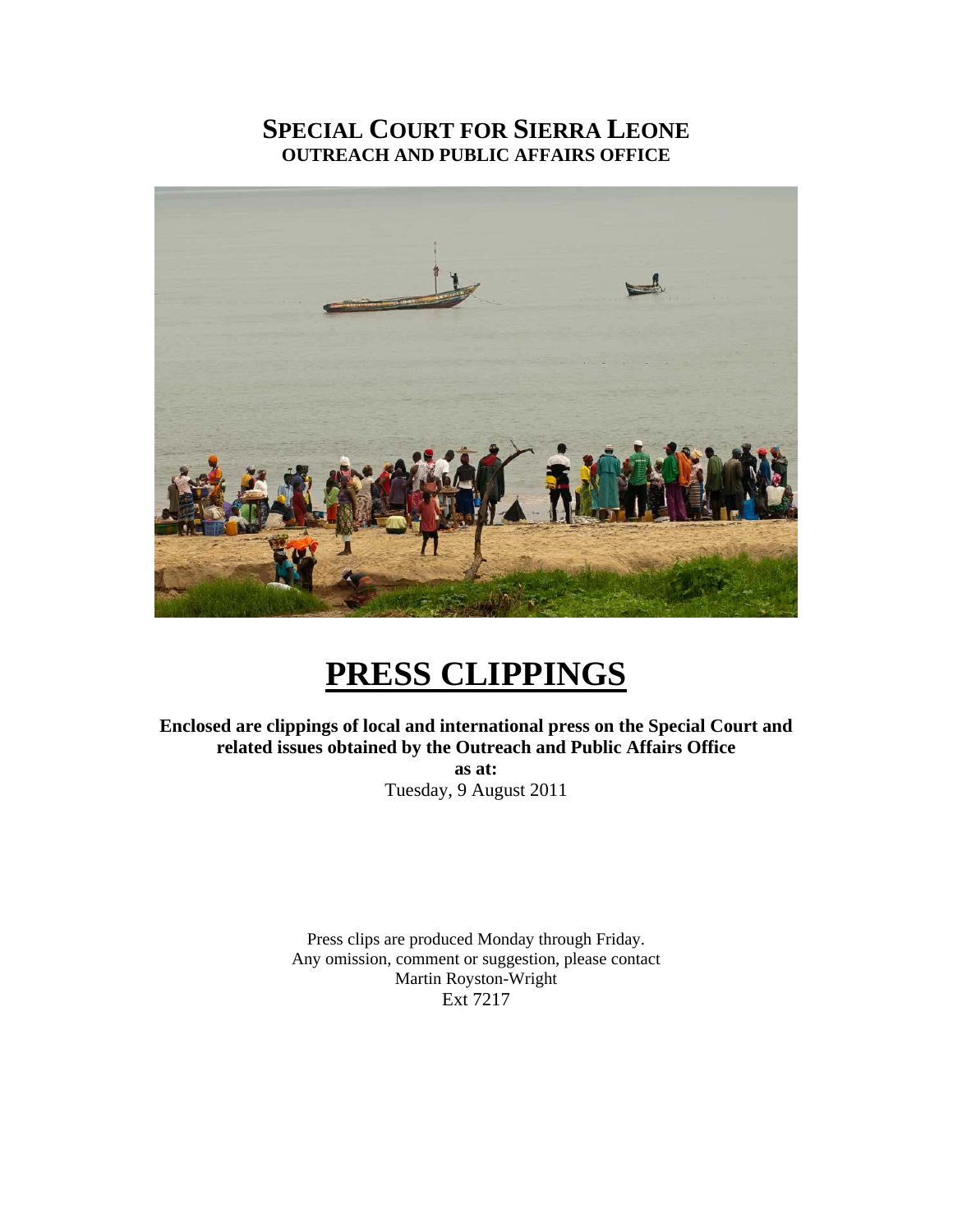| Pages 6-7 |
|-----------|
|           |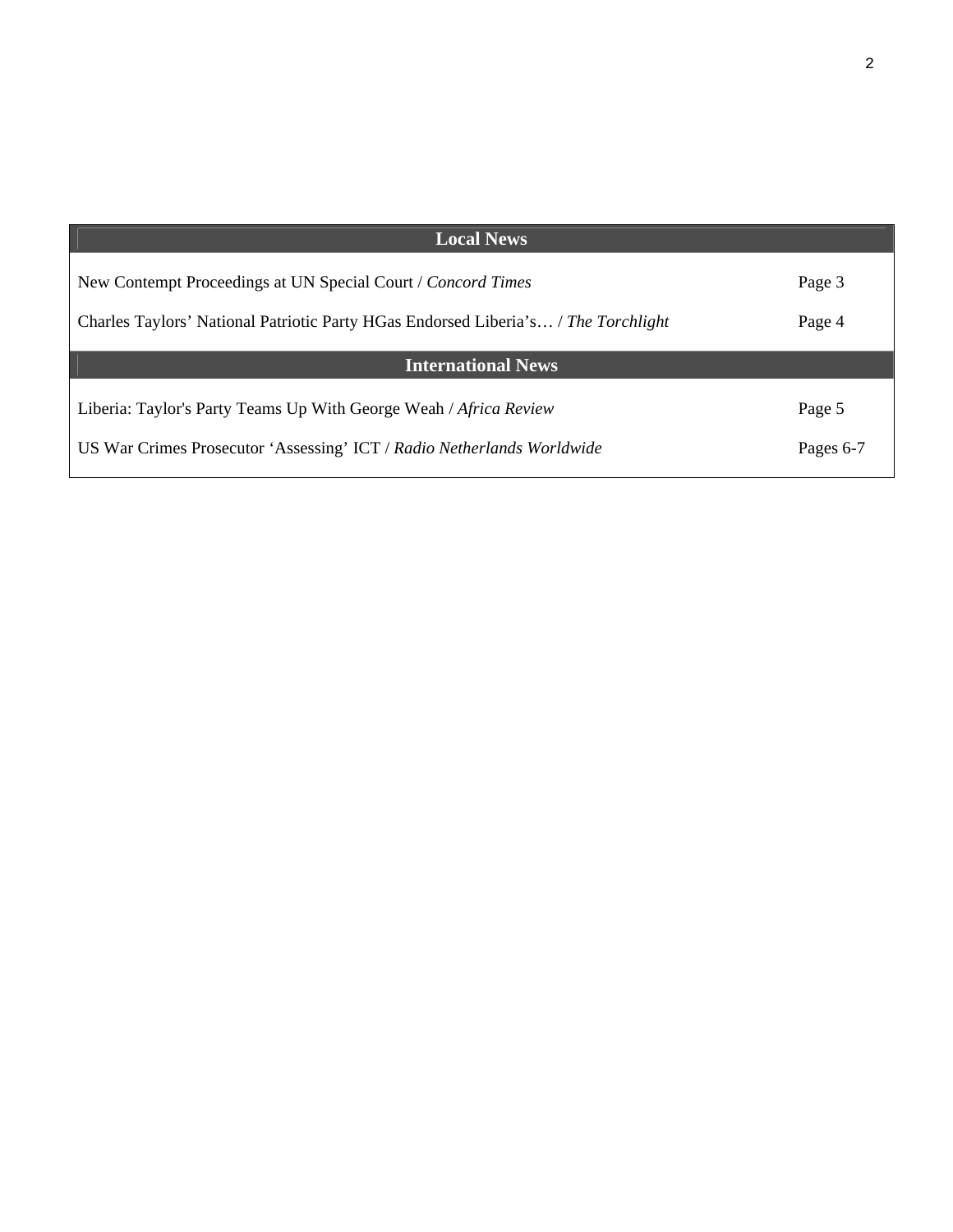# **New Contempt** Proceedings at **UN Special Court** By John Momoh

Five persons are being charged to appear before the UN Special Court in two separate cases for interfering with prosecution witnesses who testified before the Court, according to the Coalition for Accountability and Justice (COJA).

Speaking to this press in an exclusive interview > yesterday, the Coordinator of COJA Sulaiman Jabati stated that it is an issue being raised by the organisation and Manifesto 99, two civil society organizations working directly with the UNbacked Special Court. adding that they are two separate contempt cases involving interference with Special Court witnesses - that is between the independent Prosecutor versus Ibrahim Bazzy Kamara, Santigie Borbor Kanu. Hawa Papa Bangura and Samuel Kargbo on the one hand.

He said it also involves the Independent Prosecutor versus Eric Koi Senessie on the one hand, and the Independent Prosecutor versus

Hassan Papa Bangura. He said although the Special Court convicts have been tried, found guilty and sent out of the country to serve their prison sentences, they as civil right defenders are looking into the degree of how the above individuals interfered with prosecution witnesses that may have impacted their trial and that of the ex-Liberia President Charles Taylor currently wrapping up at The Hague. Holland.

According to the COJA boss, Eric Koi Senessie a former member of the Revolutionary United Front (RUF) - is charged with 9 counts of attempting to induce Prosecution witnesses who testified against Charles Taylor to recant their testimony.

He added that in the case relating to the Armed Forces Revolutionary Council (AFRC), trial that ended with the conviction of AFRC leaders Ibrahim Bazzy Kamara, Santigie Borbor Kanu, Samuel Kargbo and others, Kamara faces a third count of knowingly disclosing the identity of a protected witness.

He said these convicts knowingly and willfully interfered with the Special Court's administration of justice by otherwise interfering with a witness who has given testimony before a Chamber in violation of Rule 77 (A) (iv). Jabati noted that a person convicted of these offences under Rule 77 of the Rules of the Special Court could serve a maximum term of seven years imprisonment, a fine of up to two million Leones.

In the views of the COJA boss, the contempt proceedings which started in February 2011 at the UN Special Court and are on course, prove wrong those critics that have been alleging that the UN-backed Special Court has been closed. He noted that the Special Court is still alive, adding that it can be possible to add more years to the prison terms of convicts in Rwanda and other places.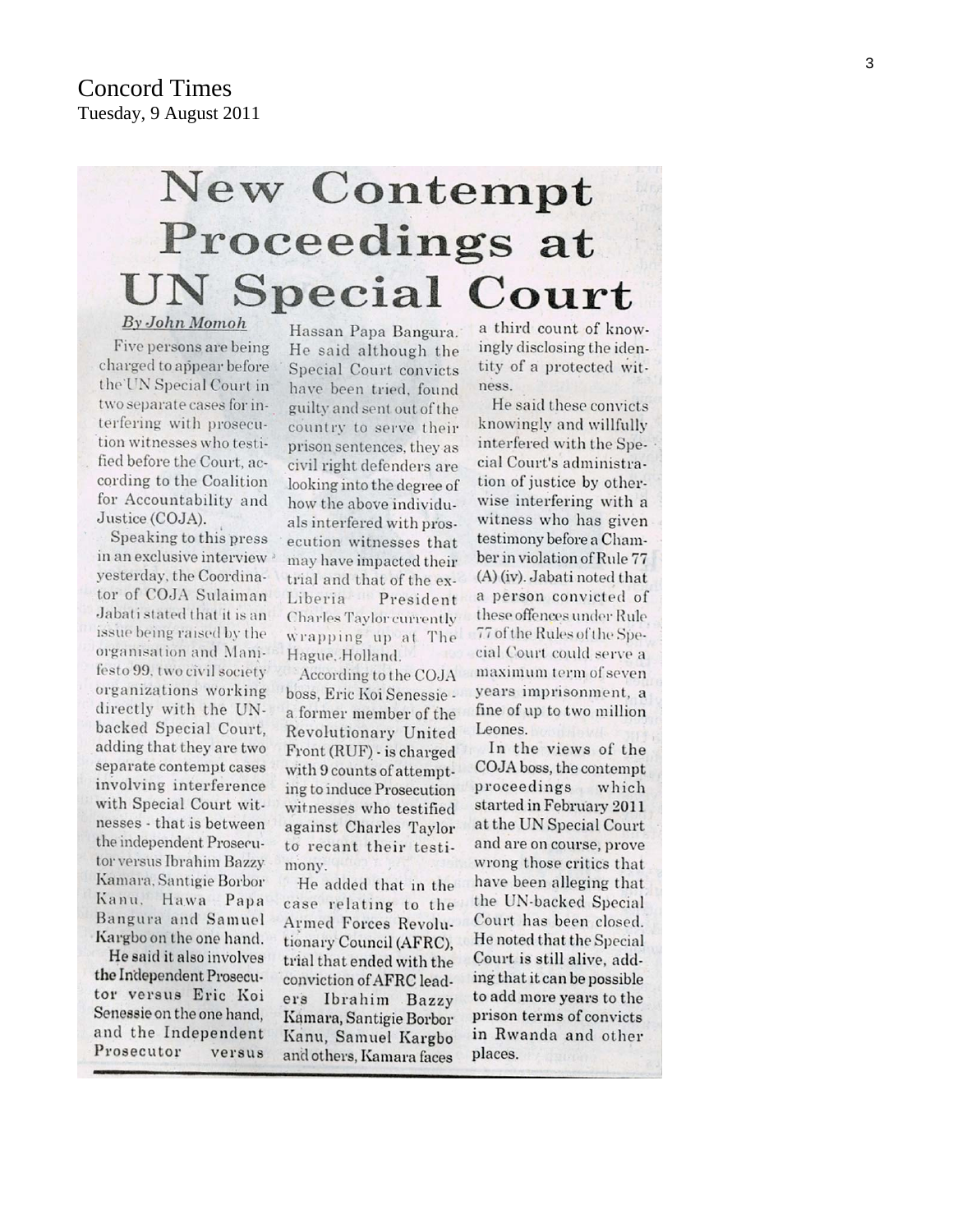Page 6

The Torchlight Monday 8th August 2011

## **INTERNATIONAL NEWS Charles Taylor's National Patriotic Party has endorsed** Liberia's main opposition for the upcoming elect

iberian ex-president and warlord Charles Taylor is currently on trial at the Hague for war crimes. But that has not prevented his political party endorsing the main opposition challenging President Ellen Johnson Sirleaf in the upcoming October polls. The National Patriotic Party (NPP) said in a press release that it had voted to support the opposition Congress for Democratic Change (CDC), rather than Sirleaf's Unity Party, which it backed in 2005 presidential elections. Both parties had lobbied for the NPP's support, but spokesman Gus Knolden said "the propositions from the CDC were best."

The west African nation, still recovering from a devastating 1989-



**Charles Taylor - Party supporting main opposition** 

2003 civil war, is scheduled to go to vote on October 11. But the election could be pushed to November 8 following an August 23 referendum on constitutional reform. Sirleaf, 72, is seeking a second term and will face off against the CDC's Winston Tubman, who beat out football legend George Weah, a former AC Milan and Chelsea striker, to become the part is flagbearer. The NPP, which won 4 1 percent of votes in 2005 polls, is one of several opposition parties which have joined with the CDC ahead of the election. The party was formed in 1997 following the end of the first Liberian war, and Taylor won elections that year with 75 percent of votes.Taylor's ex-wife, Jewel Taylor. is the current party chairman. Opposition to Taylor's regime led to another outbreak of war in 1999, and he stepped down under pressure in 2003, the year he was also charged for war crimes over his role in a civil war in neighbouring Sierra Leone. He is currently waiting judgement in The Hague.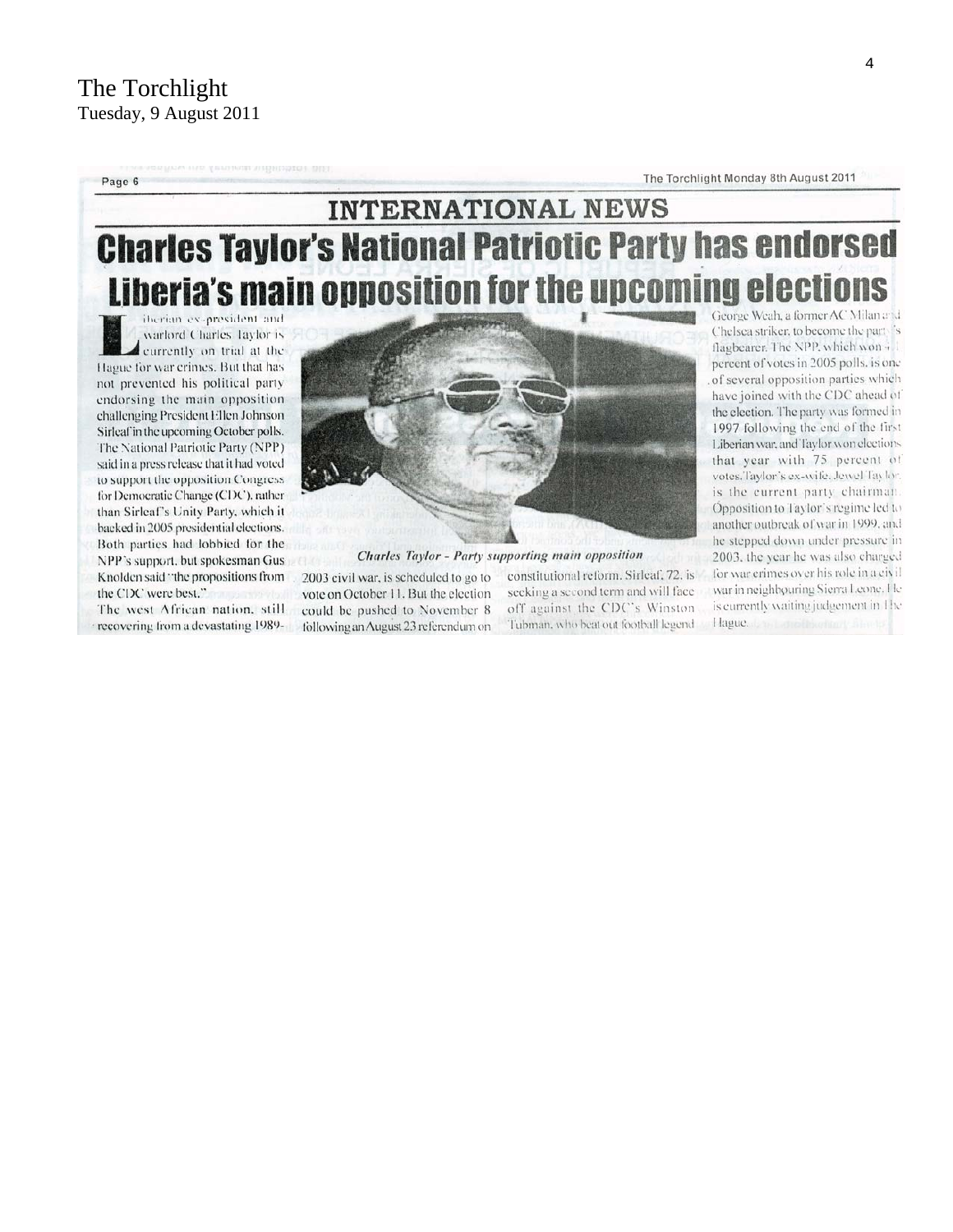Africa Review Tuesday, 9 August 2011

#### **Liberia: Taylor's party teams up with George Weah**

#### By TAMBA JEAN-MATTHEW



*Charles Taylor sitting in the ICC courtroom in The Hague Photo | FILE |* 

Charles Taylor's former ruling party has joined George Weah's political bandwagon in the bid to oust incumbent Liberian president Ellen Johnson-Sirleaf in the election set for October this year.

This brings to six the number of parties that have coalesced with the ex-footballer's Congress for Democratic Change (CDC).

Officials of Taylor's National Patriotic Party made the revelation in Monrovia at the weekend following an official ceremony to seal the merger.

Officials of both parties agreed that they shared a common political platform in as far as the upcoming election was concerned.

The two sides accused President Johnson-Sirleaf of failing to deliver on the pledges made during and after the 2005 election.

Among other things, they cited youth unemployment and the economic hardship affecting most ordinary Liberians.

#### **Running mate**

Since the beginning of this year, the opposition and civil society organisations have been taking the ruling party to task over corruption at the Finance ministry and the Bureau of the Budget, demanding that those heading the institutions be replaced.

Taylor's party still has a large following but lacks a presidential candidate. Its leader is incarecerated at the International Criminal Court at The Hague where he awaits the verdict on war crimes and crimes against humanity charges.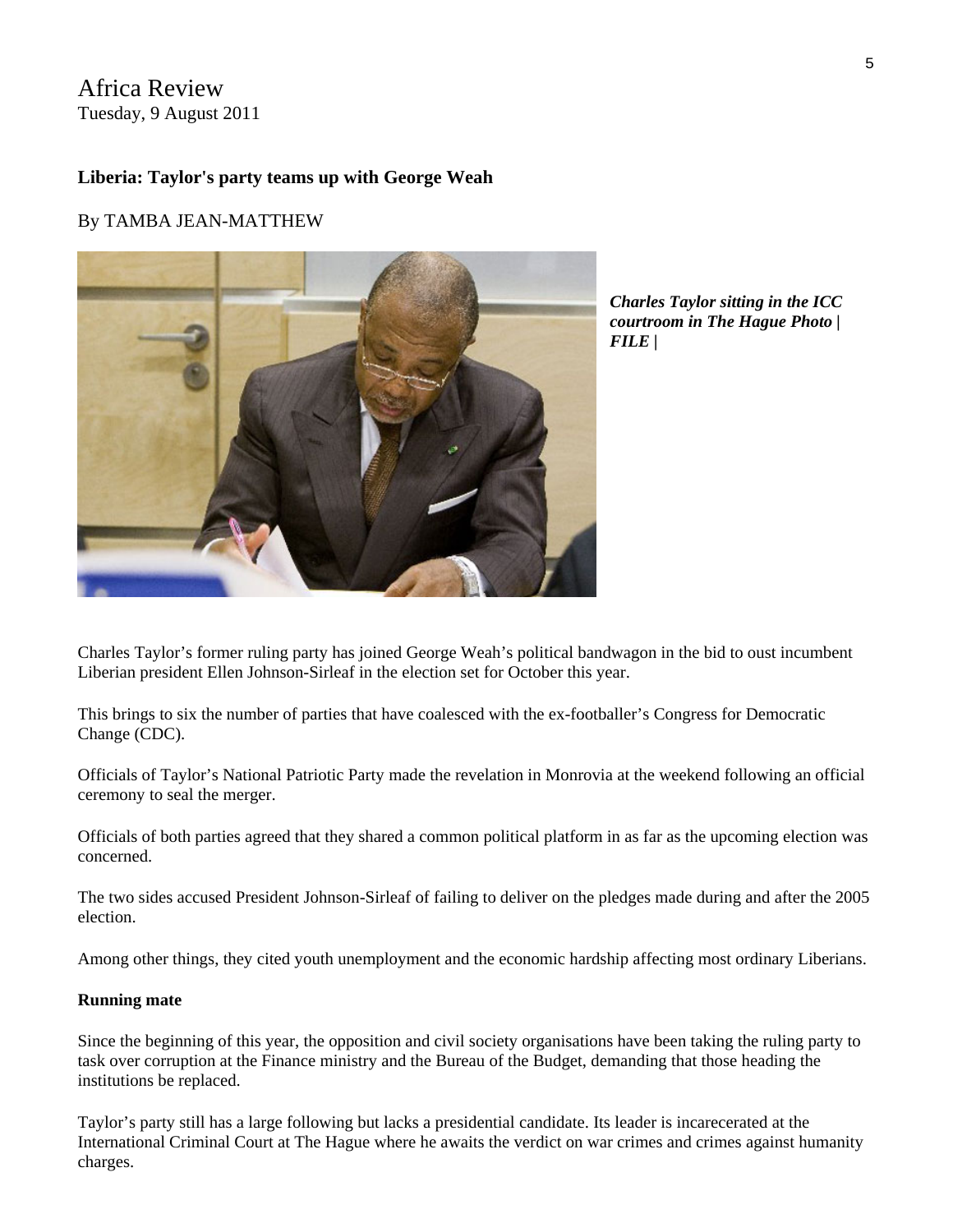### Radio Netherlands Worldwide

Tuesday, 9 August 2011

#### **US war crimes prosecutor 'assessing' ICT**

By David Bergman in Dhaka



Washington, United States of America

([Photo: ECCC\)](http://www.eccc.gov.kh/)

*Nicholas Koumjian, a senior war crimes prosecutor who most recently was in charge of the prosecution of Charles Taylor, former President* 

*of Liberia, at the Special Court for Sierra Leone, is in Dhaka on behalf of the US's war crimes ambassador-at-large, Steven Rapp, to 'assess developments' in the International Crimes Tribunal.*

The ICT was set up in March 2010 to enable the prosecution of those alleged to have committed international crimes during the 1971 War of Independence. On Monday Koumjian met Md Shahinur Islam, the registrar of the ICT, as well as the judges.

Islam told New Age that the prosecutor was undertaking a 'needs assessment' study of the ICT.

On Tuesday he meets with Abdul Hannan, head of the ICT's investigation agency which is collecting evidence of alleged war crimes.

Hanan also told New Age that he understood Koumjian was involved in undertaking a 'needs assessment.'

It is expected that Koumjian will meet the law minister, Shafique Ahmed, as well as members of the local defence team.

The US state department told New Age, 'Nick Koumjian is in Dhaka to engage with the International Crimes Tribunal and other concerned parties to assess developments since the last visit of the US Ambassador-at-Large, Stephen Rapp, in May 2011.'

The war crime's prosecutor's visit to Dhaka comes just one month after the ICT amended its Rules of Procedure in light of comments made in a letter by